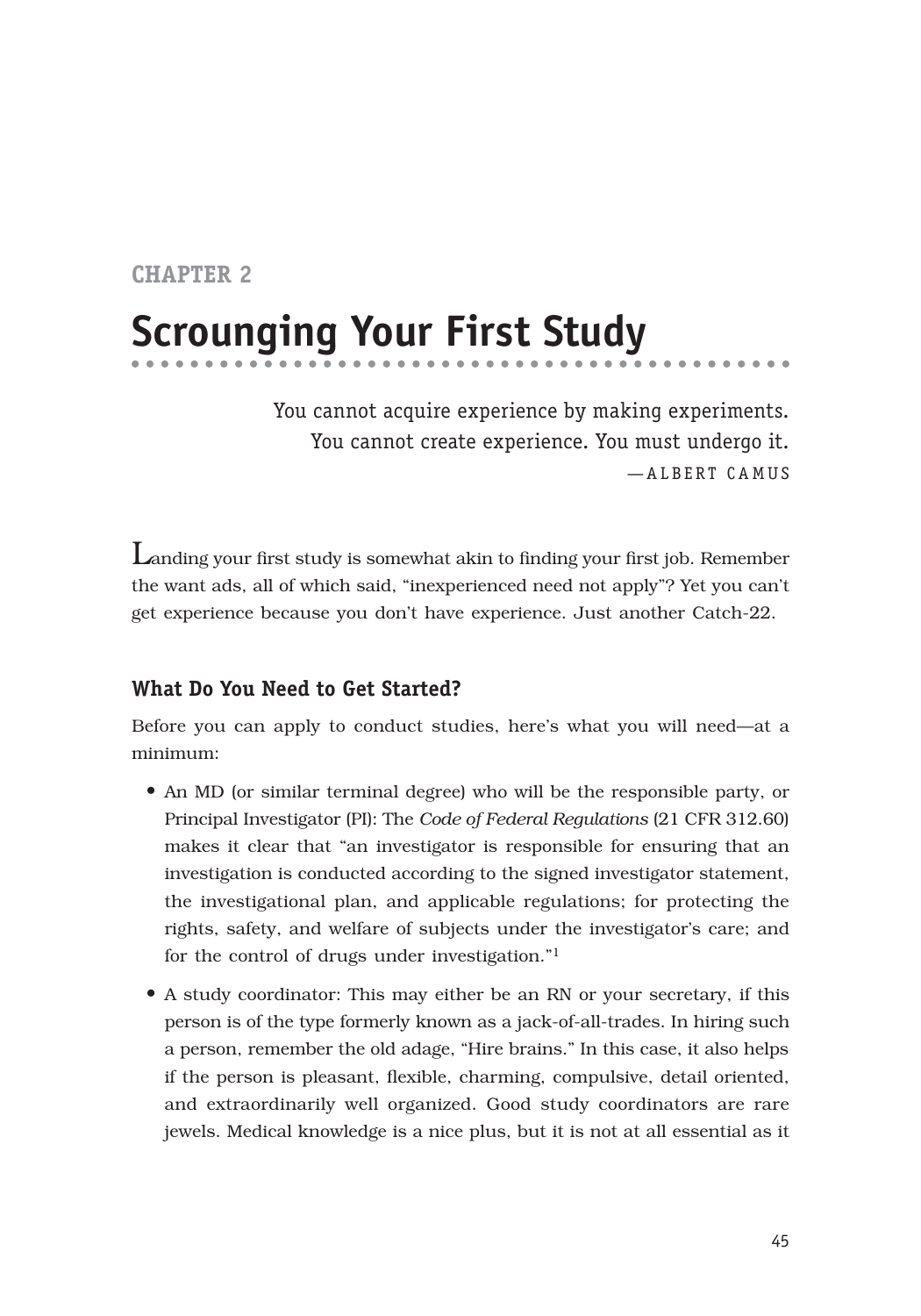is more readily acquired than the rest of the desired qualities. Bank tellers or others who are detail oriented can become excellent coordinators.

- An institutional review board: This may be either local (at the individual study site) or centralized (a commercial IRB that provides services for multiple sites).
- A telephone.
- • Internet access and e-mail capability.
- A fax machine (preferably with a time warp feature, as everything will have to be sent yesterday).
- • Storage facilities for supplies: You might want to look for a former aircraft hangar, warehouse, or decommissioned nuclear power plant, given the volume of supplies and the need to store case report forms (CRFs) and other study records for eons. Extra locked facilities are mandatory if the investigational medications are being stored on site and for maintaining the confidentiality of patient records. If you are doing more than one study with electronic data capture (EDC), be aware that each sponsor will require the use of its own dedicated computer.
- • A pharmacist, a phlebotomist, and lab, radiology, or other technical support personnel, depending on the protocol specifics.
- Money, money, money.

Your study site needs to be equipped with all of these before you can even try to conduct studies.

Starting in the research business is no different from starting any other business. You are likely to have significant start-up expenses and experience a cash flow crunch. Be aware that it will likely be months into a study before you see any useful amounts of money arrive from the sponsor or CRO.

Consider where you might borrow money. Options include credit unions, a local bank, microfinancing sources, and a winning lottery ticket. The Small Business Association (http://www.sba.gov) has a wealth of information on business plans and loans. In addition, business assistance programs are available for minority, woman, rural, and other special needs business owners.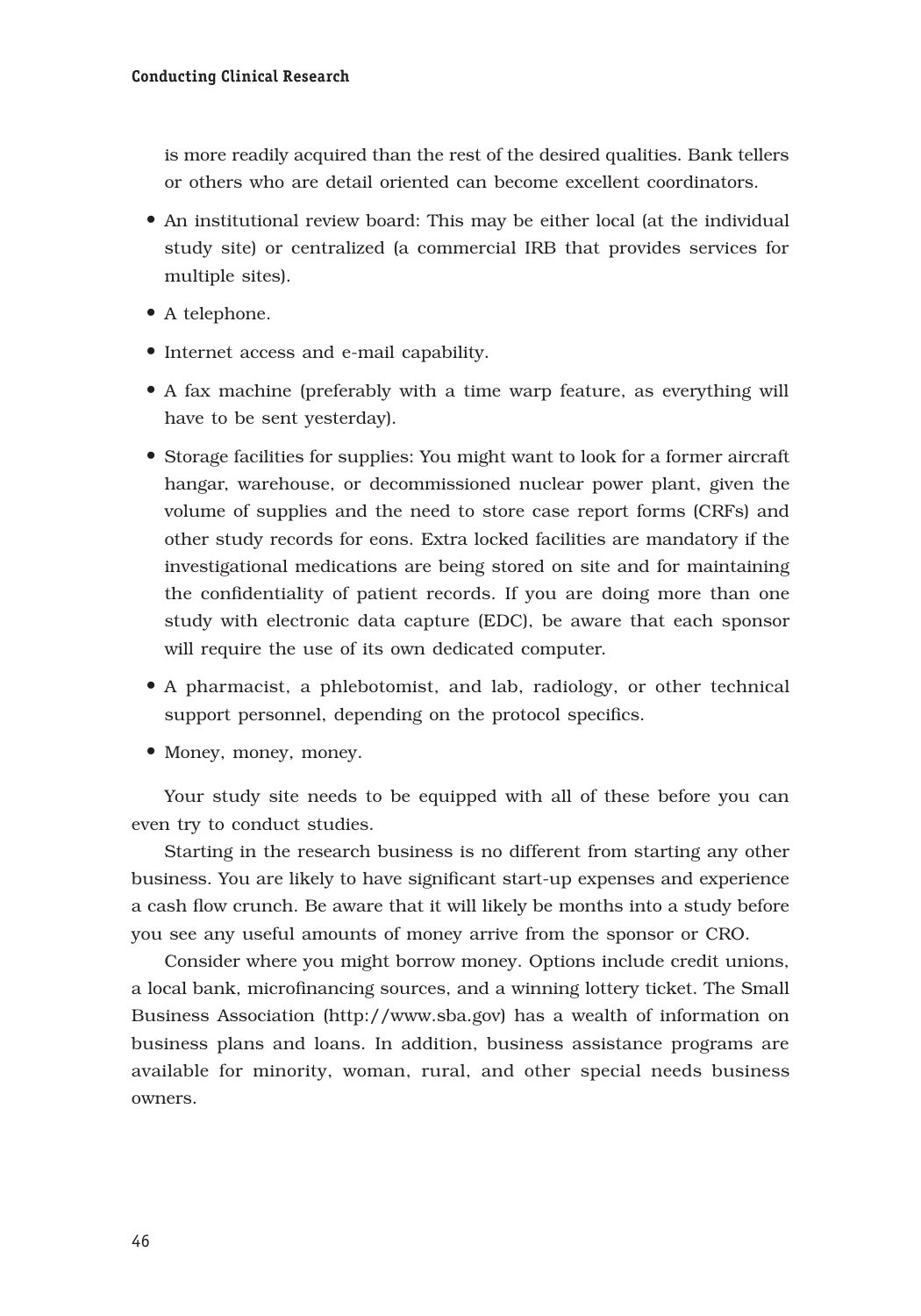## **View from the Trenches**

**This is how I got my first break.**

**After my fellowship in Morgantown, West Virginia, I moved to the middle of nowhere, the former Gateway to the West: Cumberland, Maryland. I had first encountered the town driving home from college some considerable number of years earlier, driving alone cross-country in a cheap "drive away" auto transport deal, when I had a tire blowout outside of town. It was an omen, a portentous sign to stop and settle here. After I struck out into solo practice, a mentor, the dean of the medical school where I had completed my fellowship, recommended me to his CRA, Ron Montgomery. The dean had been offered a study that he was too busy to do. Ron had to drive through Cumberland anyway to get to Morgantown, so he stopped, and over a period of months, checked out our site and me. Since we were on the route to points west, it was convenient for Ron to place the study here. It was also extremely low risk. It added no travel time for him, for example. From that initial break, the rest evolved.**

**With that first study, I established my reputation as a hard worker, generating good, solid data. The CRA and sponsor wanted to do repeat business, since developing our site was in their interest, and we were offered a wider range of trials.**

**I learned, on that study, that CRAs and medical monitors as a whole are an incredibly fickle and mobile group. They often move from company to company on a regular basis and are regularly reassigned within a company. You hope they will all take their little black books and their PDAs with them so that you can expand your horizons along with them.**

**What I hadn't counted on was that the first pharmaceutical company's monitors wanted to keep our site a secret from the competition. (They later described it as a veritable gold mine.) Unfortunately, they did too good a job. (Congress, or the White House, could learn a lot about avoiding leaks from these guys!)**

Be sure to analyze your expenses, including employees' wages, taxes, and benefits; unemployment, workers' compensation, and liability insurance; and facility costs—rent and utilities, equipment, supplies, and shipping. Also, try to minimize your overhead. Start small and initially work with part-time or contract employees if you can so you are not locked into a crushing overhead.

Most importantly, perhaps, you need to have some insight into your strengths and weaknesses. Be willing to start out by focusing on your "specialty" and strengths; then broaden your business as you gain experience.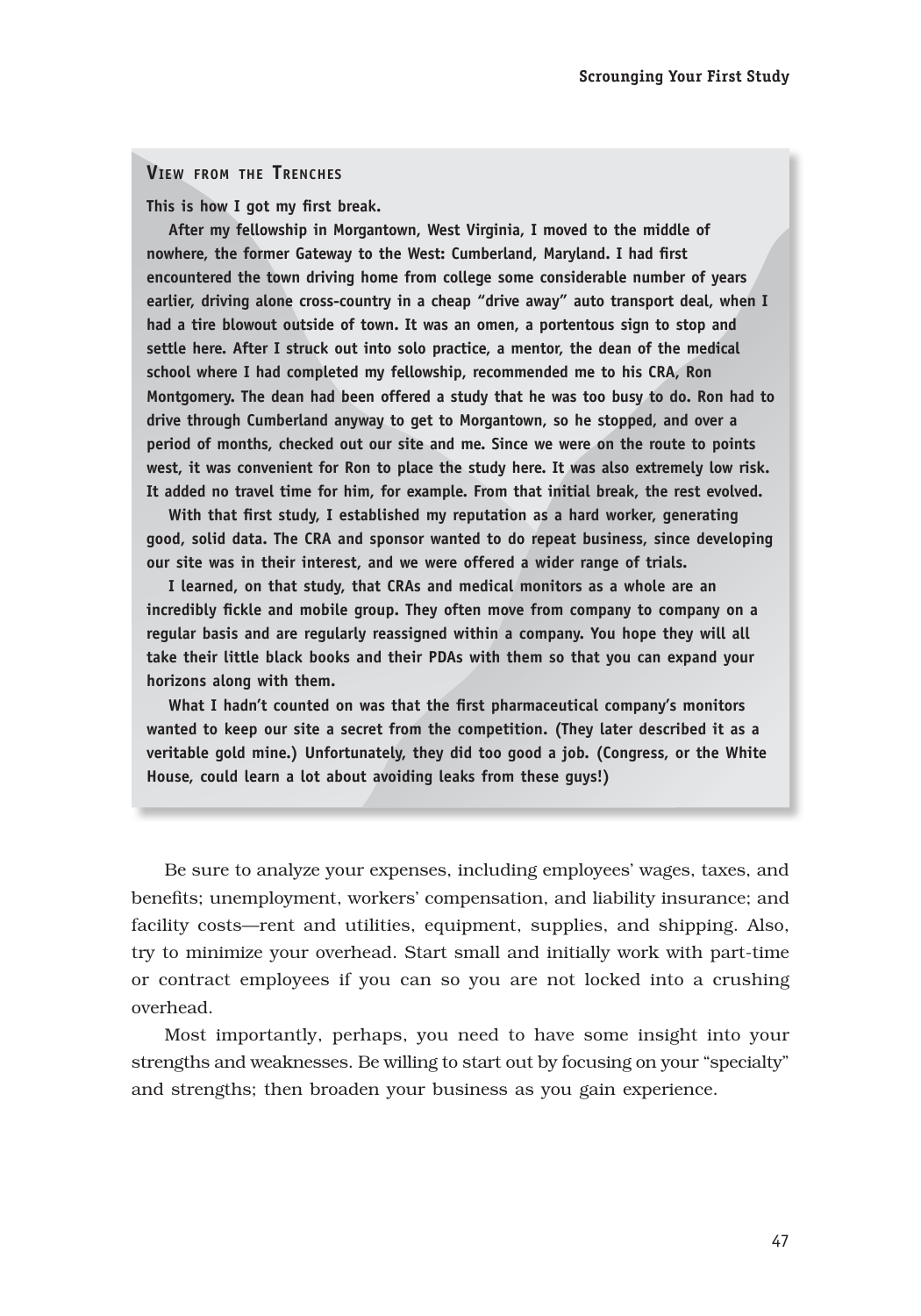# **Navigating Site Selection: Landing Your First Study**

You might consider several approaches for acquiring your first study.

#### **Ask a Friend or Mentor**

Word of mouth is your best friend, next to nepotism. Networking is extremely effective in coming by studies.

## **Rise Up the Food Chain: Overcoming the Catch-22**

Being on the bottom of the medical staff food chain holds great risk: you might be taken advantage of either financially or in terms of receiving adequate credit for your contribution—in a sense, being devoured by the more senior staff. Traditionally, you could climb higher on the food chain in several ways. The most time-honored tradition of gaining the necessary experience is that of "medical training," a euphemism for indentured servitude. You work for slave wages under inhumane conditions to gain experience and, if you are lucky, to make some contacts.

The next link up is that of apprenticeship. I have trained colleagues in doing trials, largely out of friendship and collegiality, so they could see what they were getting into without having to make a large commitment. The hope was also that we would then help one another on future multisite trials and be able to provide backup coverage for each other. This arrangement has produced mixed results. A new investigator should consider proposing this kind of pact to a more senior physician in order to gain experience and access. The offer may well be accepted as extra help and, perhaps, regarded as an investment in the future, especially if the new person does not pose a significant financial threat (that is, if the new person is working in a different subspecialty or if the alpha male is nearing retirement). The downside of such an arrangement for the senior investigator is described by the old adage, "Give me a medical student who only triples my work, and I'll kiss his feet!"2

With luck and hard work, you can attain the status of subinvestigator. While these achievements may be small and incremental, they are useful for listing on your curriculum vitae and are a passport to greater opportunities.

One unfortunate change in the industry is that CRAs have lost much of their clout in placing studies. This change in strategy is not one of the smarter decisions made by the sponsors. CRAs know their territories well, have the leisure (relatively speaking) to check out potential new sites, and know their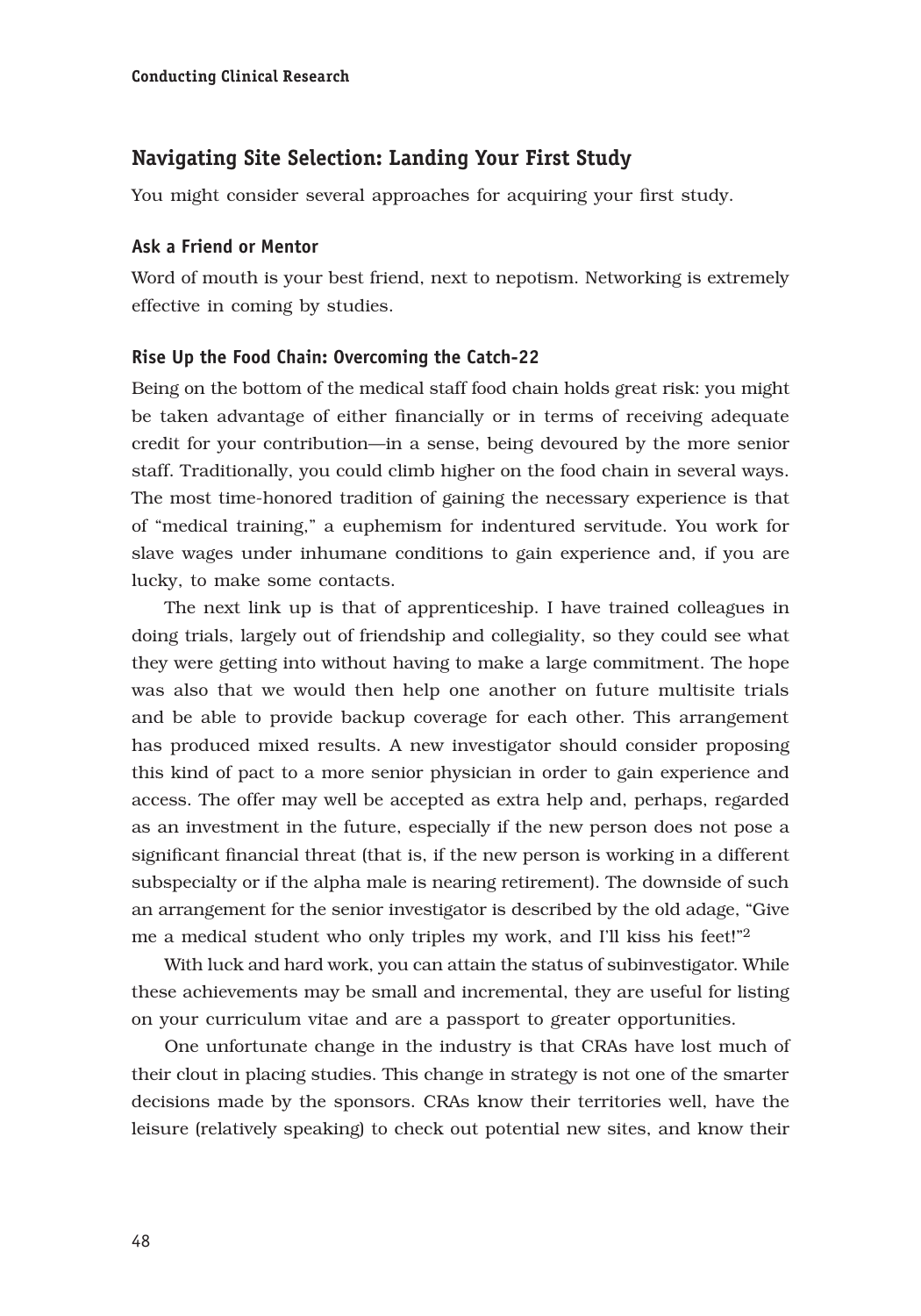investigators' abilities. They are excellent judges of where to place a trial. Now decisions are largely made in-house, by a centralized team distanced from the action and therefore unaware of site nuances or the unique personalities of sites and investigators. This is an unfortunate development for all.

#### **Network**

Informal networks are also quite an effective way to get studies. Ask colleagues at medical and investigator's meetings, for example, to ask their CRAs if any additional sites are needed for a current study. When you are later offered a different study, you can return the favor. Or you might be able to suggest far distant sites, with friends or colleagues that you have known for years. Reputation, networking, and the personal touch have, over the years, continued to prove the most constant and reliable source of studies.

## **Try CROs or SMOs**

Some drug manufacturers not only design their studies but conduct them as well, having their own in-house management team and CRAs. Others farm the work out, subcontracting with other businesses to identify study sites, recruit patients, and perhaps manage the lab work or advertising while remaining as the general contractor on their (drug) building project. For example, the major subcontractors on clinical research trials are contract research organizations. These companies are agents for the sponsor, hired to find appropriate sites and to conduct the studies for the sponsor. CROs work for many different drug companies. (Site management organizations are similar but much less common. They work by marketing groups of sites to a drug company and by providing the management services to oversee a study for the sponsor.) The advantage of working with a CRO is that you are then entered into the organization's database, which is used for offering services to multiple drug companies. In the future, when the CRO needs a site for a specific type of study, it is likely to approach you again.

# **Newer Methods for Landing a Study**

The techniques described above for attracting studies all evolved in simpler days. Other options for selling your site are now available and expedient, but they are neither as personal nor as gratifying. The primary route in vogue is registering with an on-line broker, as discussed below.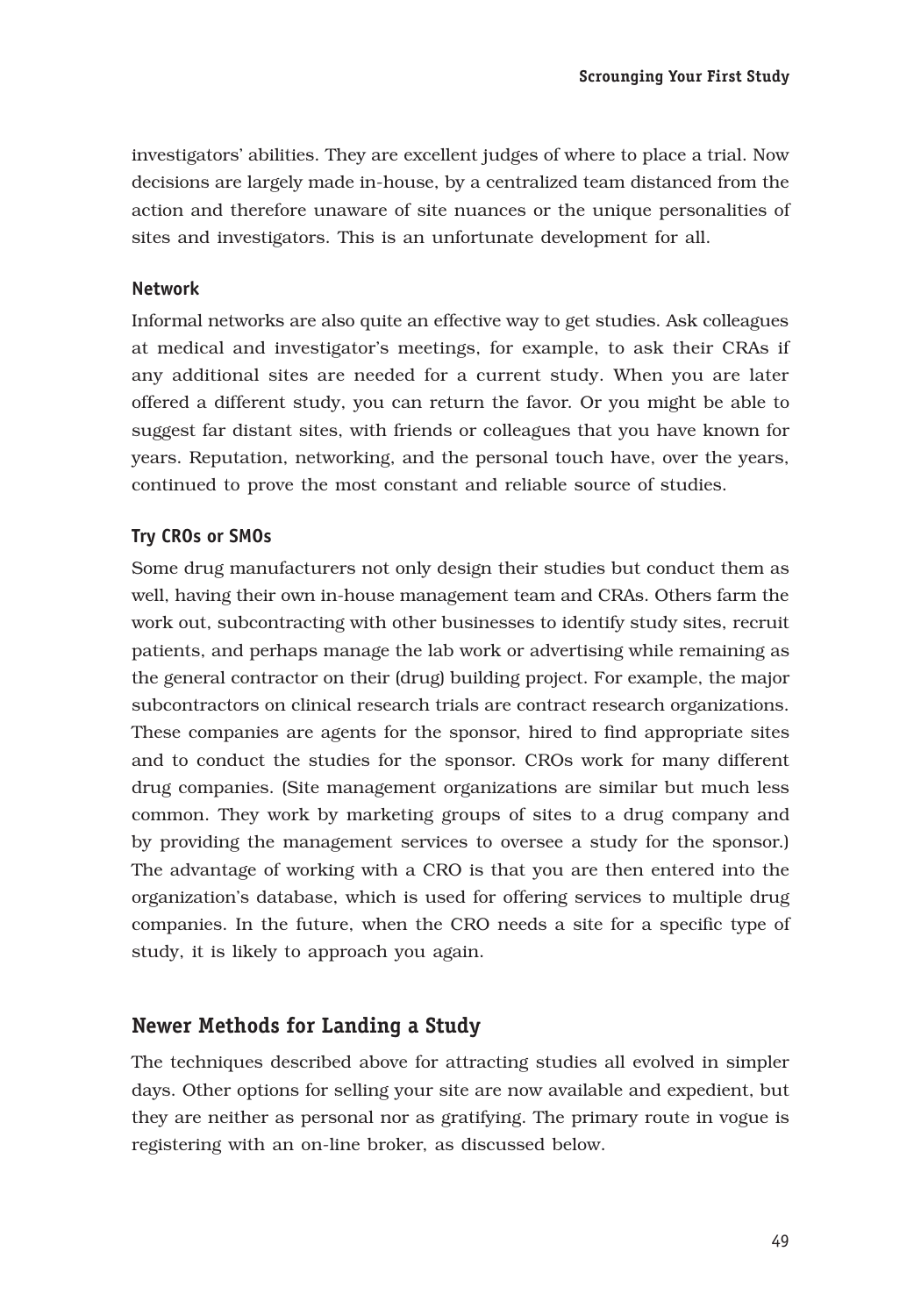Medical sales representatives, or "drug reps," will be detailing you as a physician to sell their wares. Tell them that you have just completed a trial in a particular indication or that you are interested in a specific research area, and ask if they will suggest your site to their company's clinical development department. It's worth a try, but this is not a particularly effective route. (This method perhaps works better if the drug you recently tested was from one of their major corporate competitors.) In addition, investigators can occasionally attract studies by advertising, either in journals or by "hustling" at medical conference booths, but this approach also appears to be a less-effective route.

You should also do your own research, reading and studying industry forecasts for your area of interest. You can learn about ongoing and upcoming studies by exploring ClinicalTrials.gov and then contacting the pharmaceutical sponsor of interest. Conferences that are specialty or disease specific and abstracts of early research findings can provide important leads. Company Web sites and some commercial sites, such as those of CenterWatch, the Association of Clinical Research Professionals (ACRP), and the Drug Information Association (DIA) can give you important leads.

My favorite pharma news sources are Pharmalot's Ed Silverman (http:// www.pharmalot.com), who can now also be found posting on the In Vivo

## **View from the Trenches**

## **Life in the Wilderness**

**Although living in the relative wilds of western Maryland has its charms—such as the bear visiting me in my garden paradise while I was writing this book—it can feel rather isolated at times. Fortunately, with the Internet, you can research most topics from anywhere. My favorite pharma news sources on my Google Reader feed are Pharmalot's Ed Silverman (http://www.pharmalot.com ), Mark Senak's Eye on FDA (http://www.eyeonfda.com), and Wired's Med-Tech (http://feeds.wired.com/wired/ medtech). It's also really easy to set up Google News Alerts for almost any topic you might imagine—including investigational trials for whatever condition might interest you.** 

**Other handy sites include Clinpage (http://www.clinpage.com), FDA News (http:// www.fdanews.com), DIA Daily (http://www.dia.custombriefings.com), FiercePharma (http://www.fiercepharma.com), Contract Pharma (http://www.contractpharma.com), and Outsourcing Pharma (http://www.outsourcing-pharma.com).**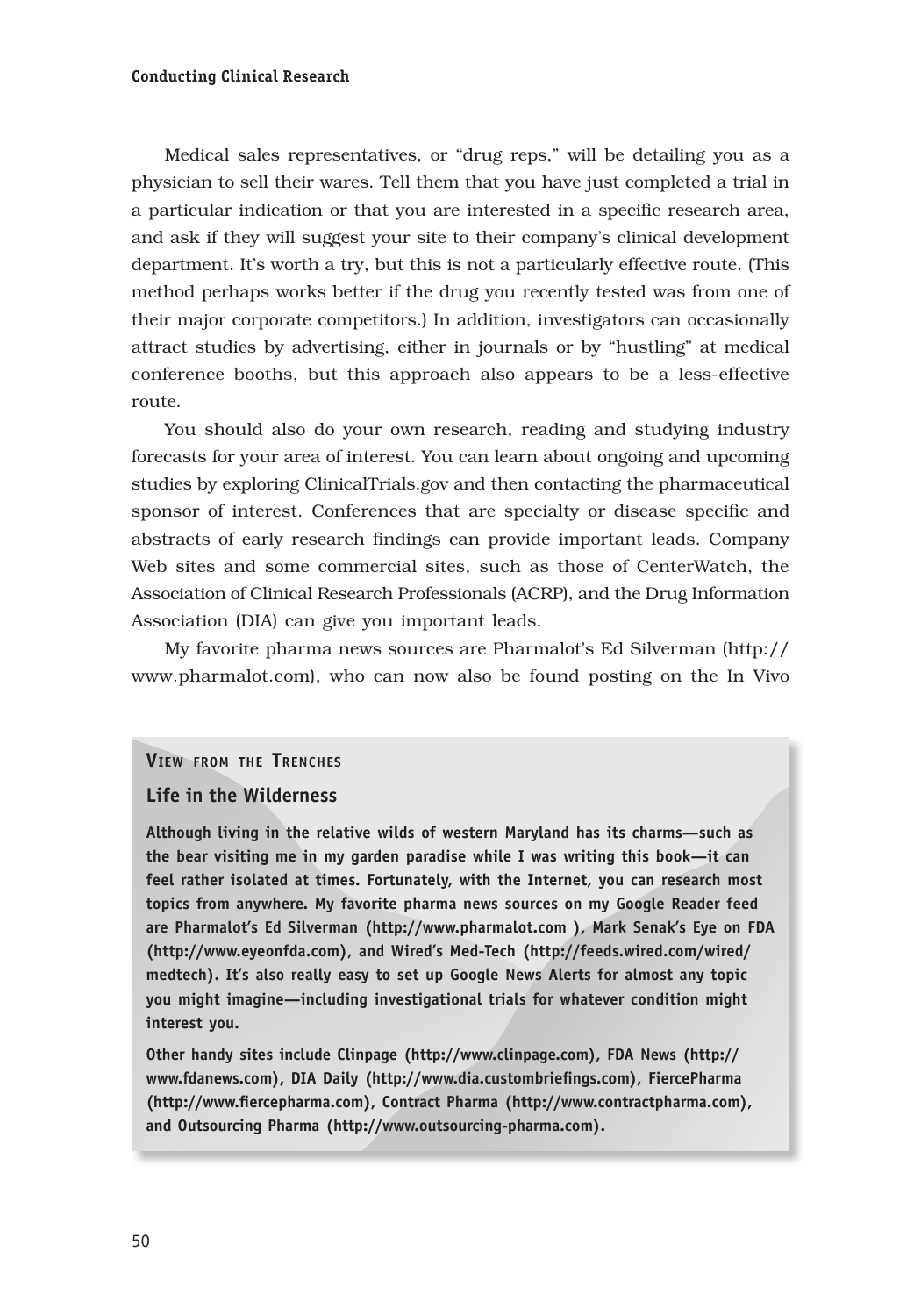Blog (http://invivoblog.blogspot.com), Mark Senak's Eye on FDA (http:// www.eyeonfda.com/), and Wired's Med-Tech (http://feeds.wired.com/wired/ medtech). It's also really easy to set up Google News Alerts for almost any topic you might imagine—including investigational trials for whatever condition might interest you.

## **Register with an On-Line Site-Listing Service**

Increasingly, investigators with study sites to offer have successfully turned to on-line site-listing services, such as CenterWatch, Research Investigator's Source, Inclinix, or Site Management Solutions, where they can list their experience and areas of research interest. This information becomes part of a database, which can then be searched by the drug company sponsoring an upcoming trial. The use of a database is somewhat limiting, however, as the format does not allow for any description of unique attributes or qualifications of the site. But this format may still be useful for attracting initial attention to a well-trained investigator with little experience. (I particularly liked the now-defunct Clinmark, because I could readily see who had accessed my listing.) The downside of registering with a commercial database is that the listers are often required to pay several hundred dollars. While this cost can be recouped, it is expensive for the beginning investigator and seems akin to a dowry offering.

#### **Register with an On-Line Broker**

You might also consider listing your research site with a study broker, especially if you are new to trials. A study broker is a middleman who connects sites and sponsors—for a fee. Unfortunately—and to my mind, unfairly—the fee comes from the investigator rather than the more well-to-do sponsor or CRO. Part of the broker's business is keeping up with the constant personnel changes in the industry; part is monitoring drug development and becoming aware of new opportunities. Investigators can do this themselves, at less expense, through their own industry research or through subscription services such as TrialWatch, but it is considerably more time-consuming than relying on a broker.

So the broker plays matchmaker, introducing the sponsor and investigator. If those two parties agree, the investigative site pays the broker a fee, typically 10 to 20 percent of the grant. If all parties are happy, they will repeat the process in the future.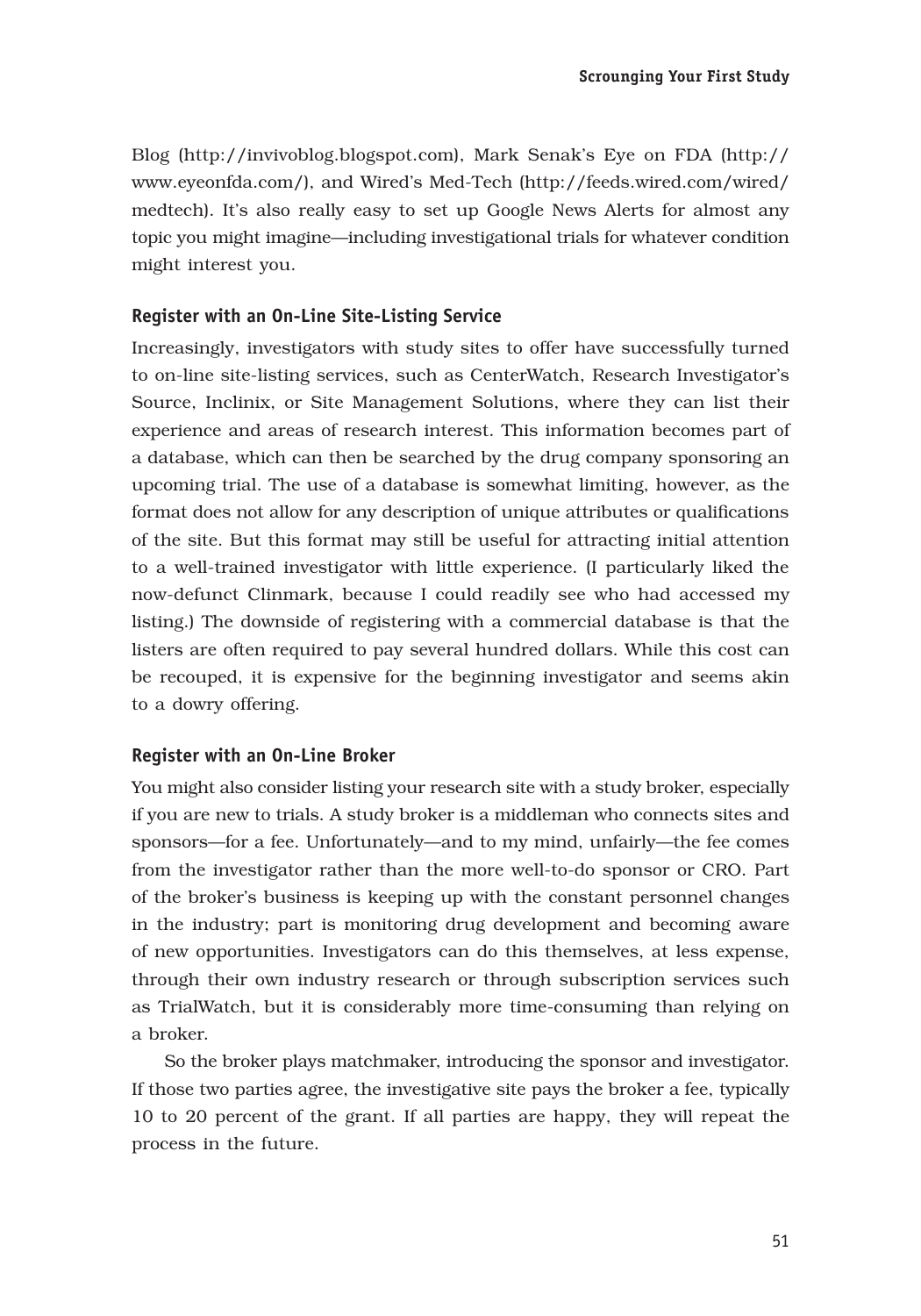Unlike a site management organization, a broker is generally not involved with the logistics of the pretrial activities—the budget and contract negotiations and the regulatory hoops. The site and sponsor handle these details directly. But the broker might, on occasion, serve as a sort of marriage counselor, helping the two sides work out differences in expectations.

A significant advantage of using a broker is having the opportunity to learn about more studies so you can fill unexpected gaps in your workflow. In theory, if all goes well with the arranged trial, you may have future opportunities to contract directly with the sponsor, without the middleman. However, lapses in institutional memory mean that the sponsor may not remember your good work and, in the worst case, you would have to work through a broker again. But, as Joe Bollert, president of Investigator Location Services, notes, "90% of something is better than 100% of nothing."3

## **Be a Coauthor**

Being listed on a publication is an elusive but useful goal and something worth negotiating for in a contract. For example, if you are listed in the fine print on a publication about a pneumonia trial, another sponsor might follow this lead and call you, looking to place a different pneumonia trial. Most sponsors will not agree to list you on a publication as coauthor, but some will, stipulating that coauthorship will be based on enrollment. Only the top two to three PIs will win this valuable prize; this is another incentive for the PI to work hard on the study. Get it in writing! Don't rely on an oral commitment. In one case, although one investigator was far and away the leading enroller, that investigator was not part of the sponsor's long-term strategy or marketing plan, which relied on name recognition of investigators on publications and presentations. Therefore, the sponsor did not want the investigator to be the coauthor and did not list that person on the study. This disillusioning experience was one of the investigator's more embittering lessons. Remember—get everything in writing.

When a New Drug Application receives approval, the list of investigators working on the protocol becomes public information that is then occasionally mined by other drug companies. But it takes years after a trial has begun before the NDA is approved—if it ever is approved—so you shouldn't count on this route to recognition.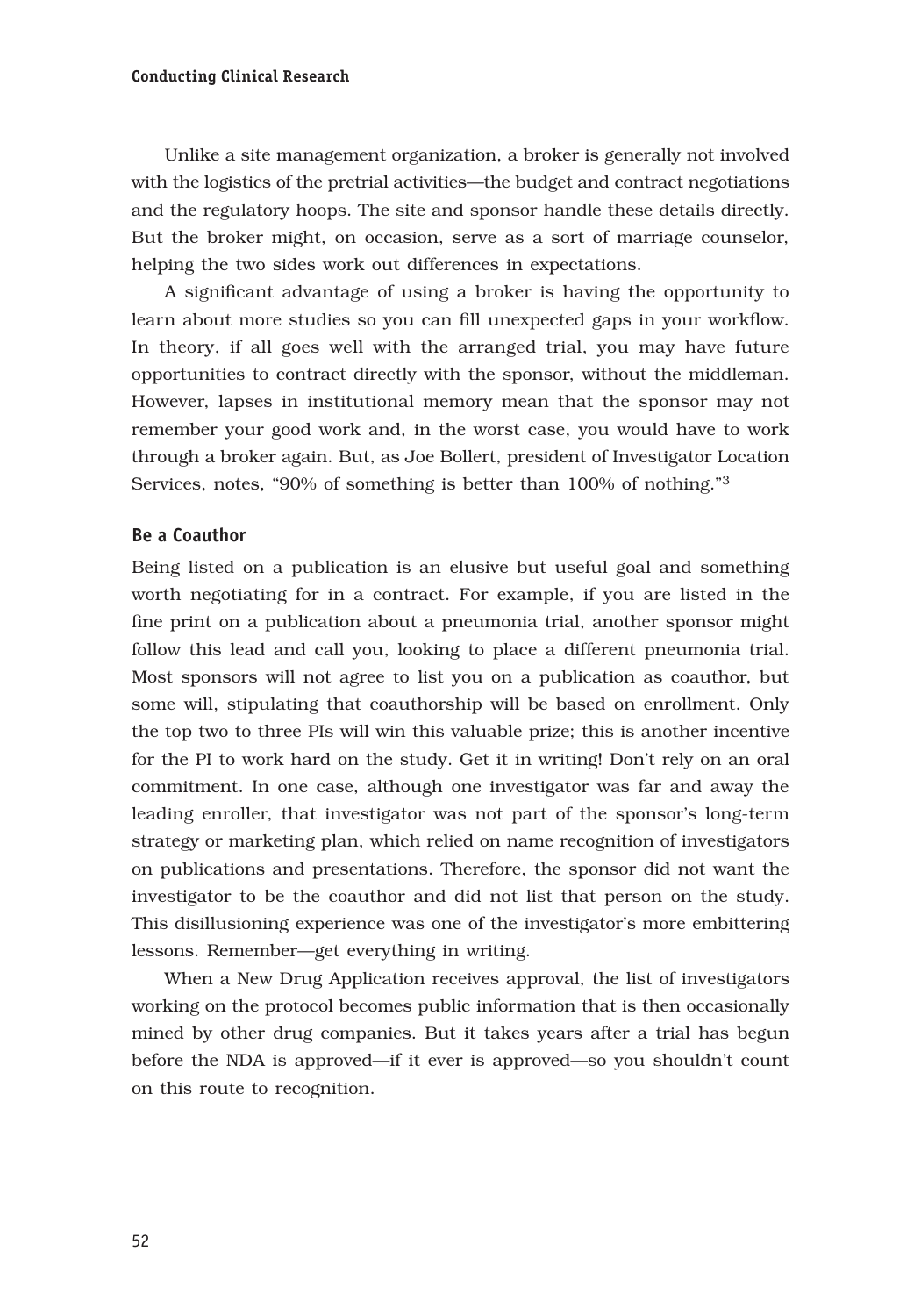## **Why It's So Difficult to Get Studies**

Several factors contribute to the difficulty some investigators may have attracting studies even when they have been previously successful. Twenty years ago, site-sponsor relationships seemed more friendly and cooperative. Since then, as pharmaceutical companies have swallowed each other up, many internal processes have become centralized in an organizational attempt to become more lean and mean. As the companies became more enamored of the bottom line, they further consolidated. This centralization results in the sponsors becoming increasingly distanced from the study sites, and the personal touch has become less important. As Ron Montgomery, an experienced former CRA and consultant, aptly observes, "Developing longterm relationships has become secondary to getting the job done for the least amount of money and grief. They talk about developing relationships but in fact do the hard line, confrontational, 'business-like' thing more often. Time is money, and 'what have you done for me today?' applies."4

Also, there is now a more rapid turnover of company personnel and less loyalty to and from a company. This turnover of staff contributes

to the lack of "institutional memory" that may plague the attempts of an investigator to attract further studies. This holds true even when an investigator has performed well, if the product has not. In that case, the product may be abandoned and the sponsor's team scattered to work on other drugs in development. The sponsor's team may not associate your site with the ability to study other indications successfully. Surprisingly, many pharmaceutical companies

**KEY POINT** Having a large patient pool and rapid turnaround time for IRB and administrative details will win you studies.

reportedly do not maintain their own databases regarding their investigative sites.<sup>5</sup>

Unfortunately, sponsors and CROs are also increasingly using databases to weed out sites, not just to identify potential fertile new ground. Sponsors are increasingly removing the human element and instead relying on healthcare data to determine site selection and help with patient recruitment.

#### **Data Mining**

Using electronic healthcare claims data, one company claims to have "de-identified medical and prescription claims records for over 220 million U.S. patients. This longitudinal data, dating back to 1991, is comprehensive,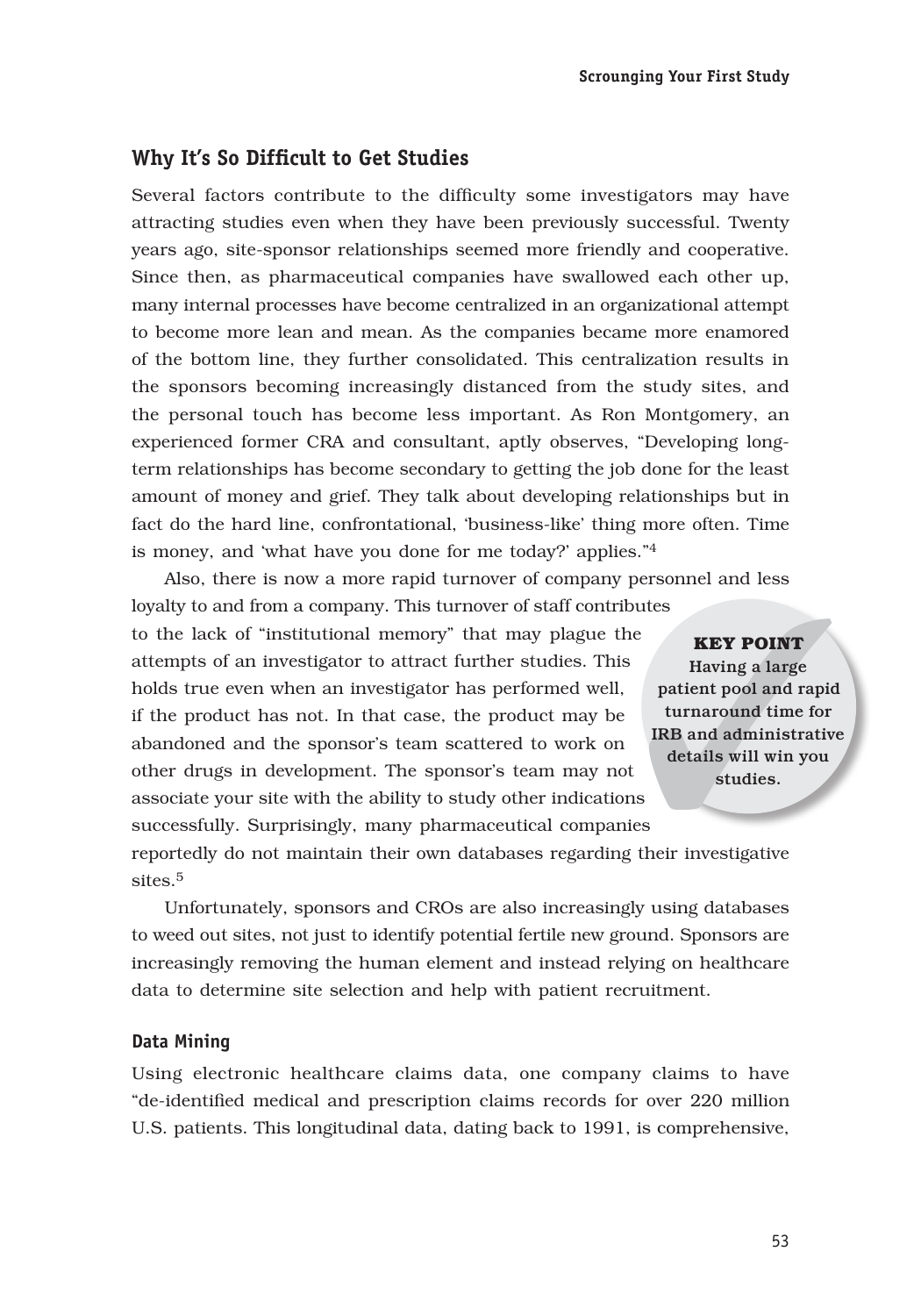precise, and updated in real time as healthcare claims are submitted nationwide from 355,000 physicians, 1,500 hospitals, and over 25,000 pharmacies." So 220 million patients are linked "to their individual diseases and drug histories over the past 10 years" and these data are available to sponsors and CROs to identify potential sites and patients for specific studies. $6$  For example, in oncology consortiums using electronic medical records, patients with a specific stage of a specific tumor can be readily identified, along with details about their geographic location, attending physician, and prior healthcare utilization.7

The level of commercially available detail about potential patients is astonishing to me. Most surprisingly, the company mentioned above claims that "methodologies and data sources are fully compliant with the federal regulations of the Health Insurance Portability and Accountability Act."8 Yet ironically, individual sites and small centers are unable to successfully identify potential subjects because of the stranglehold HIPAA has at the local level.

#### **Opportunities Do Exist**

Rather than using experienced CRAs in the field, site selection is increasingly conducted by a rigid set of yes/no criteria with little allowance for uniqueness. Also, experience and enthusiasm are not the high priorities they once were. Rapid turnaround time and a large population base seem paramount. Name recognition also ranks higher than many other attributes. Switching from a personal assessment to rigid binary computer-based screening seems shortsighted, but it correlates with the increasingly frenetic pace at which sponsors want everything to be done.

Despite this shift in how companies place studies, an interested physician can attract studies successfully. As noted in chapter 7, there is an increasing need for Principal Investigators. In 1995, almost 12,000 doctors were listed as PIs for the first time on Form FDA 1572, the "Statement of Investigator," by which they agree to abide by the federal regulations for use of investigational drugs.9 This number rose to 26,000 investigators globally in 2007, but only about 14,000 of them were in the United States.10 While the absolute number of investigators has not decreased, the number of new investigators is not keeping up with the pace of new trials (1.7 trials per investigator in 1985 versus 3.3 in 2005).11 More and more of these physicians are office-based rather than academic. Furthermore, 52 percent of investigators conduct only one clinical trial; only 14 percent conducted more than four trials between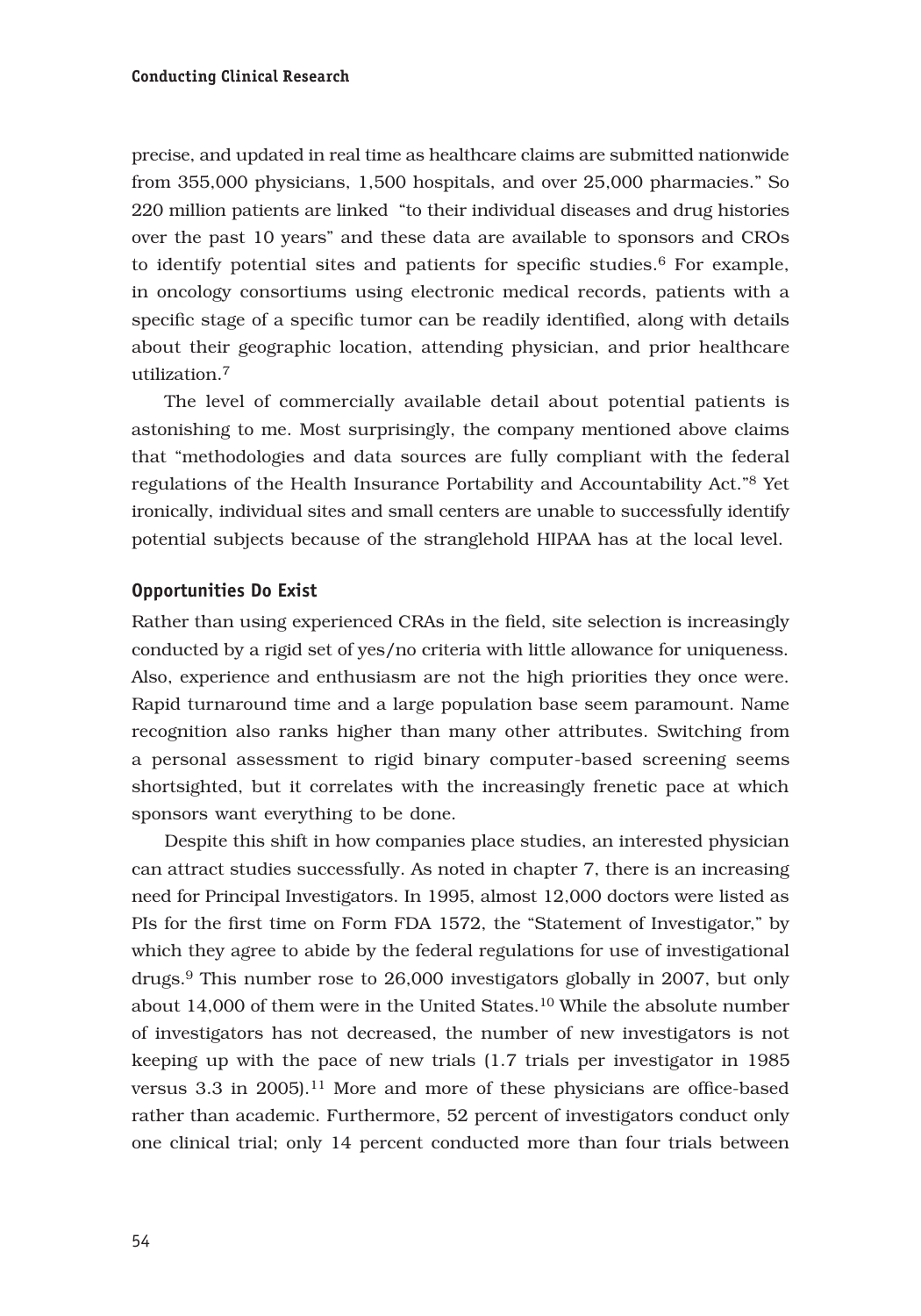1988 and 1997, suggesting that success begets further success.12 Some investigators have nearly given up their regular patient practice and are focusing almost entirely on conducting clinical trials. This business-oriented approach has shifted the norm of conducting 2 to 4 trials at a site at a given time to conducting 13 to 14 at a relatively new type of site: a "study mill."<sup>13</sup> The turnover among investigators is rather high, so good opportunities are available for entering the field of clinical trials. Being experienced in the indication and having performed well for a sponsor are likely to get you further studies.

## **Site Selection: Be Careful What You Wish for—You Might Get It**

In a recent article, Hassan Movahhed, then senior clinical director at Amgen, noted that "one-third of the doctors who sign up for its trials each year never return, a huge loss in institutional knowledge and money."14 This is quite intriguing. Others note that 54 percent of new investigators are never used again.15 Given this finding, it's even more surprising that the drug companies haven't been more creative and innovative in identifying study sites. One would think that sponsors would turn to doctors and sites that not only enjoy doing studies but also do them responsibly and competently. The drug companies should cultivate that type of site to run a variety of

## **View from the Trenches**

**In a sense, my specialty becomes almost irrelevant to my ability to conduct many types of trials. I like being the Principal Investigator on trials, especially working on new types of therapy.** *I know how to conduct trials well at my site.* **I have the capability of networking with other doctors in other specialties and gaining access to their patients and their knowledge of their specialty. Much of the specific pathophysiology, or medicine, I can learn (and demonstrate competence in, if need be), just as I have to learn new things every day as part of my regular patient care practice. The ability to conduct clinical studies should be regarded as a specialty of sorts, in and of itself.**

**I saw an interesting model of this some years ago at a study site I visited to better learn the ropes. In this particular case, an RN study coordinator ran the site within a large multispecialty practice. She conducted all aspects of the trials except for the medical assessments that required a physician, whom she hired as a subcontractor and trained.**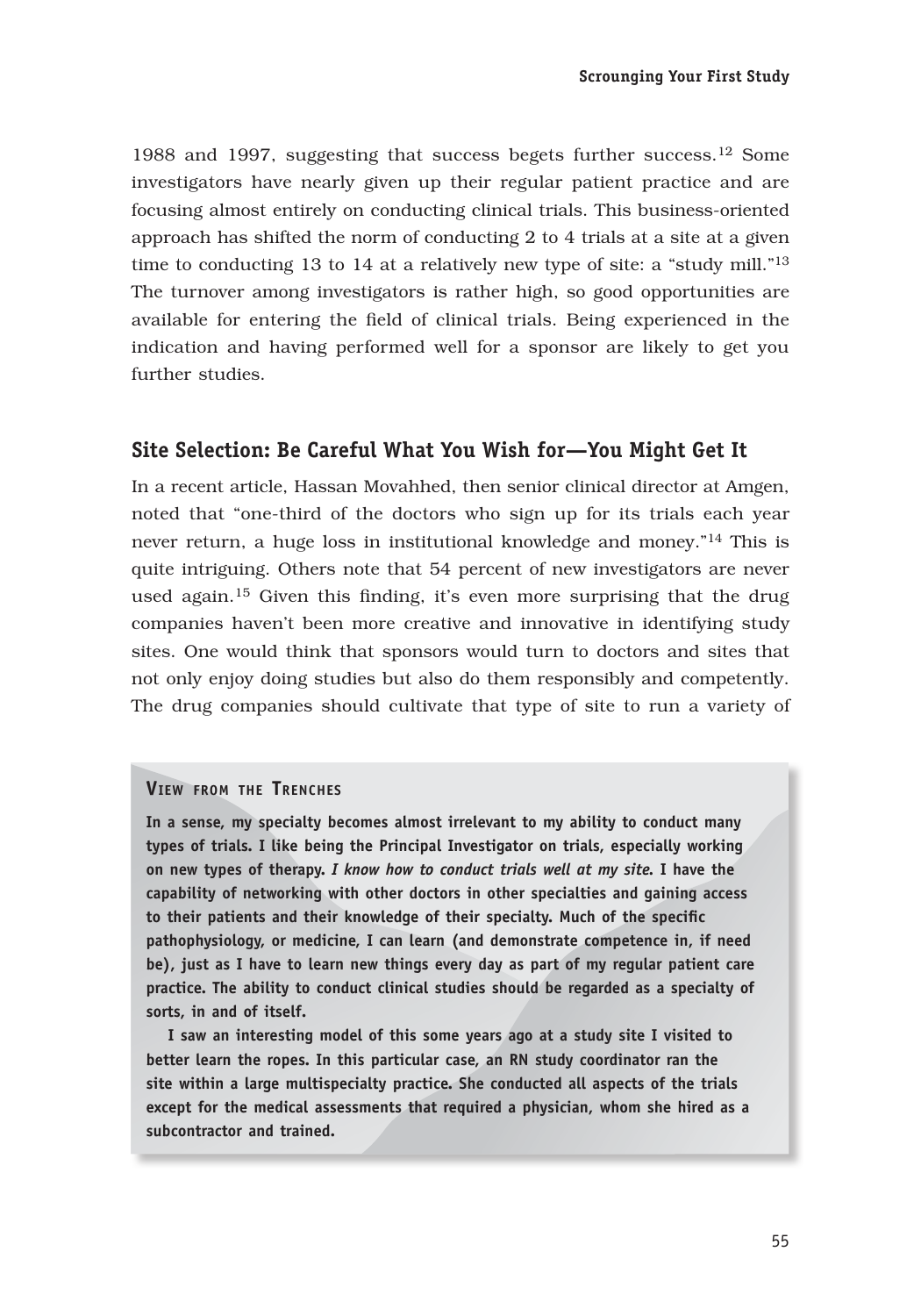studies. This would be far more efficient for both the sponsor and the site personnel. Learning each other's quirks and idiosyncrasies eliminates a lot of inefficiency and waste. However, the FDA would also have to be willing to try this model, since one of the current triggers for an FDA audit is, in fact, a PI conducting a trial outside of his or her area of expertise.

The extraordinarily wasteful and rapid turnover of sites appears to be caused by several factors at work. Some site teams may not be able to complete a project as readily as they envision. A rule of thumb is that one-third of centers (sites) will recruit no patients, one-third will recruit 20 percent of all patients enrolled in a study, and one-third will account for 80 percent of the enrollment.16 A more recent Harvard Business School study confirmed this adage, noting that 30 percent of sites failed to make a significant contribution to subject recruitment, and 70 percent of PIs perform only one trial with a sponsor.<sup>17</sup> Often, the key opinion leaders (famous doctors in a field who can mold opinion) do not contribute any significant portion of the enrollment they provide the experience and prestige instead of the patients.

Another factor is money. The opening and closing of nonproductive sites now costs more than \$30,000. This amount includes personnel costs and travel to the site for qualification, training, and initiation visits. Delays in enrollment or completion of a study result in an additional \$40,000 per day in direct sponsor costs.18 Sponsors are thus not likely to reinvest in a poorly performing site. On the other hand, even if you have worked with the sponsors or CROs before, they are likely to duplicate site visits because little communication exists between the different teams of monitors. (We recently had two qualification visits from the same CRO during one week, despite my suggestion that they combine forces!)

Some investigators probably have misjudged the amount of work and aggravation involved, the initial capital needed, the amount of lag time before they receive payment, and the cost of conducting trials. Dr. Harold Glass, founder of DataEdge and professor of pharmaceutical business at the University of the Sciences in Philadelphia, has analyzed this problem further. He concludes that a site must have about four or five studies running to be profitable, both in financial terms and in terms of the effort required to build a solid infrastructure.19 Experience has shown that a small practice can do well with only two to three studies running at one time, depending on the type of protocol.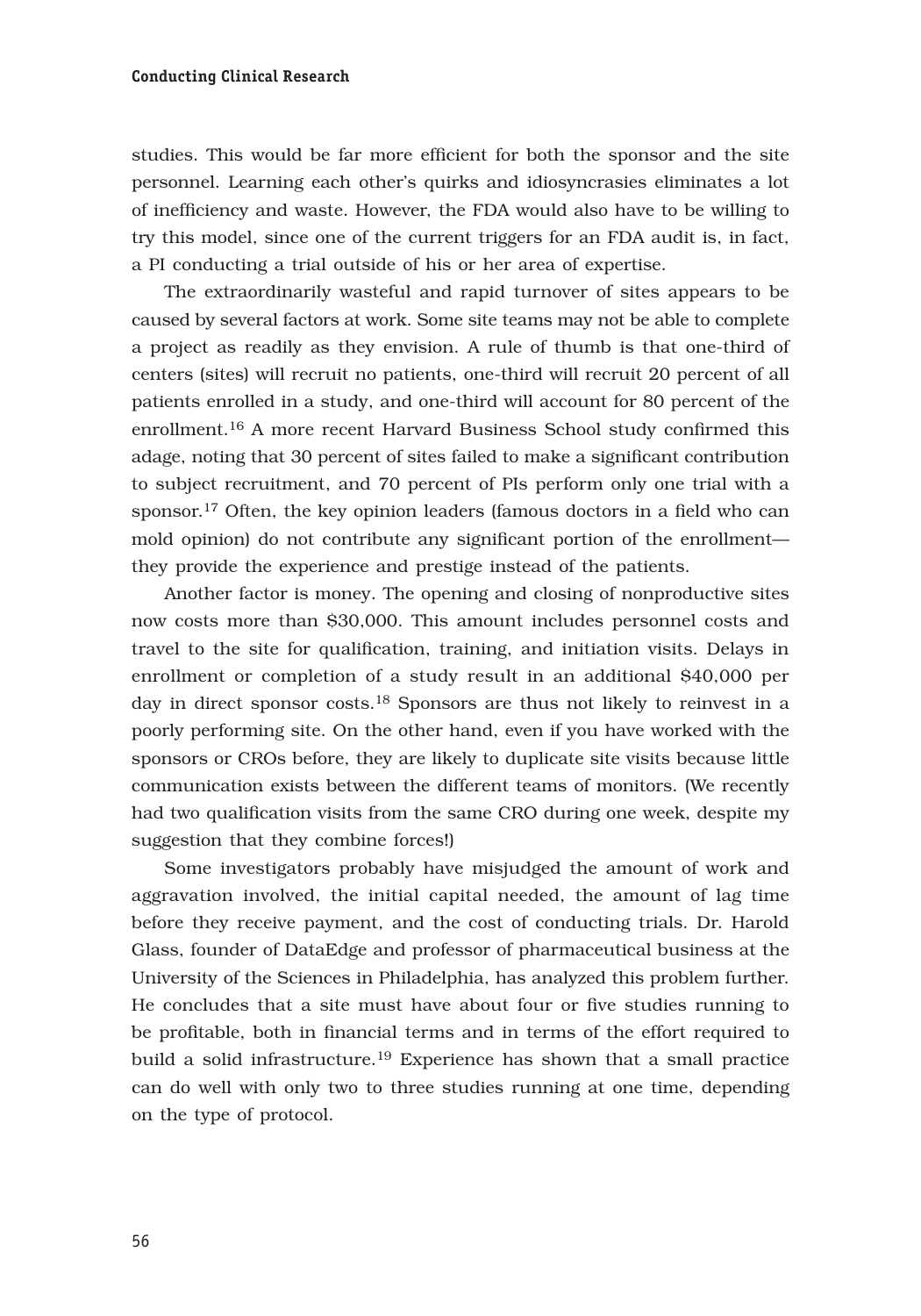# **Site Selection: Why a Site Is Chosen, or a Marriage of Convenience**

Once a sponsor has shown a nibble of interest, other attributes are factored into the question of placing a study at a particular site. One is the geographic convenience of the site for the sponsor or CRA. It is expensive for the sponsor to place a study in an obscure place. A convenient location is a good selling point and would undoubtedly help in your initial success. (Being charming, as well as exuding competence when a sponsor's CRA visits your site, can then clinch the deal.)

Being able to make a convenient driving loop of small sites made placing studies at my site attractive to several CRAs and sponsors, as it met their needs for efficiency and reduced wear and tear on the monitor (CRA).

Being available for the site qualification visit is crucial in landing a study as well as in establishing your image and reputation. Be prepared. Read the protocol and make notes on things you don't understand. Ask about inclusion and exclusion criteria that appear to be problems based either on your previous experience with studies or on your knowledge of your patient population. Have the protocol and your list of questions ready. Do your homework. Show your interest, and ask questions! A surprising number of CRAs and medical monitors express amazement that an investigator has

## **View from the Trenches**

**I have always regarded CRAs as my guests and tried, from the initial phone contact, to make them comfortable and meet their needs with a personal touch. I know they are tired of traveling and of being in cookie-cutter motel rooms in towns that may appear interchangeable. Make your site a pleasant interlude for them. I advise them about the best route from wherever they are coming from and direct them to scenic locations, pit stops, and good places to rest and eat en route. I try to match their interests and budgets with distinctive places to stay here in town. Occasionally, CRAs will mention hobbies or personal interests, which I will then try to follow up on as their host and tour guide. Our town is quiet, to put it mildly. A traffic jam is three cars ahead of you at the stoplight. But that slow pace and the beautiful scenery is a welcome break for many CRAs who are otherwise quite stressed from their frenzied, pressured job and urban travel adventures.**

**It never ceases to amaze me when CRAs express astonishment that a PI will meet with them at all, let alone try to be friendly and helpful. It just comes down to regarding them as people, with unique personalities and needs, and trying to be a hospitable host. I guess my mom instilled that in me.**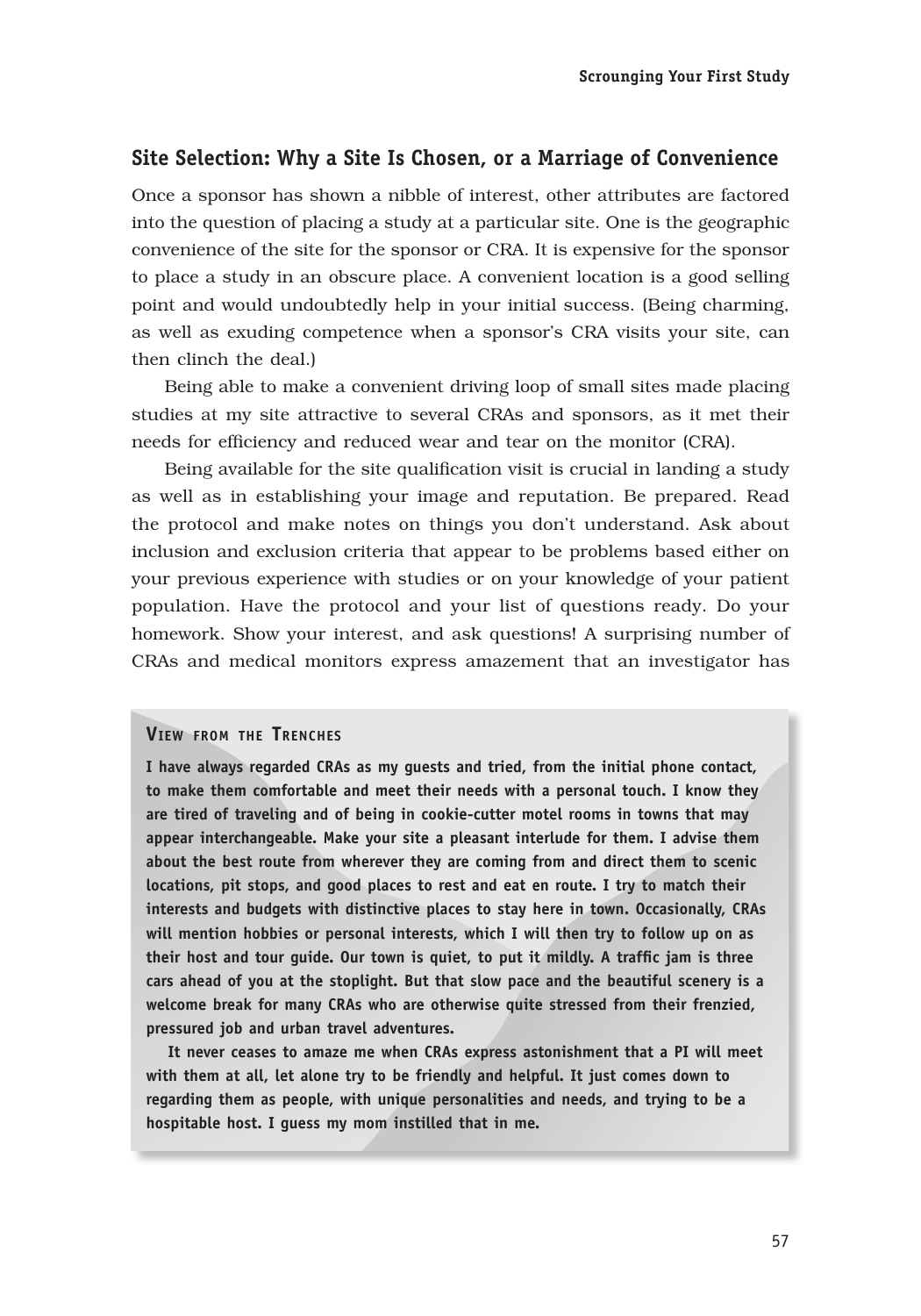actually read the protocol and paid attention to some of the finer details. How could it be otherwise? A deliberative approach is not only the rational way to approach protocols but shows a business suitor that although you may be inexperienced, you are thinking, credible, and compulsive.

If your mind is engaged, you can always learn. Curiosity is the first step; attentiveness is the second. If you have no interest in the protocol, you will transmit your attitude to the CRA, who will then not bother to place the study with you. An old adage, shared with me as I set out from training into the real world, advises that the keys to success as a consultant are "availability, affability, and ability," unfortunately, in that order. The same is true in relationships between a site and a sponsor.

### **Site Qualification Survey—Recording Your Experience**

Before committing considerable time and resources to your site, the sponsor or CRO will do an initial assessment of your capabilities by sending you a site qualification survey. The sponsor doesn't always require previous research experience. It wants to know whether you have the types of patients the study requires and if you have a large enough patient pool.

After your first study, to make acquiring subsequent studies easier, it is extraordinarily useful to develop your own outcome data. Tracking your own experience helps demonstrate your credibility as a serious researcher. It also helps you assess study feasibility and budgeting for future protocols.

One reliable way to sell a study site is to develop a research experience summary or site profile. Make your profile look professional, and highlight the unique strengths of your site, be they special facilities, background, training, or certifications. Emphasize your experience, especially if you exceeded any goals. Some suggest developing a marketing package including a one-page cover letter with your logo, the name of the person you have in common with the recipient (or who is introducing you), references, standardized curriculum vitae for your site's personnel, and your outcome data.<sup>20</sup> Your research experience summary or site profile should include the following items:

• Indication (e.g., sepsis, community acquired pneumonia [CAP], or intraabdominal infection) and type of drug (e.g., monoclonal antibody or antibiotic).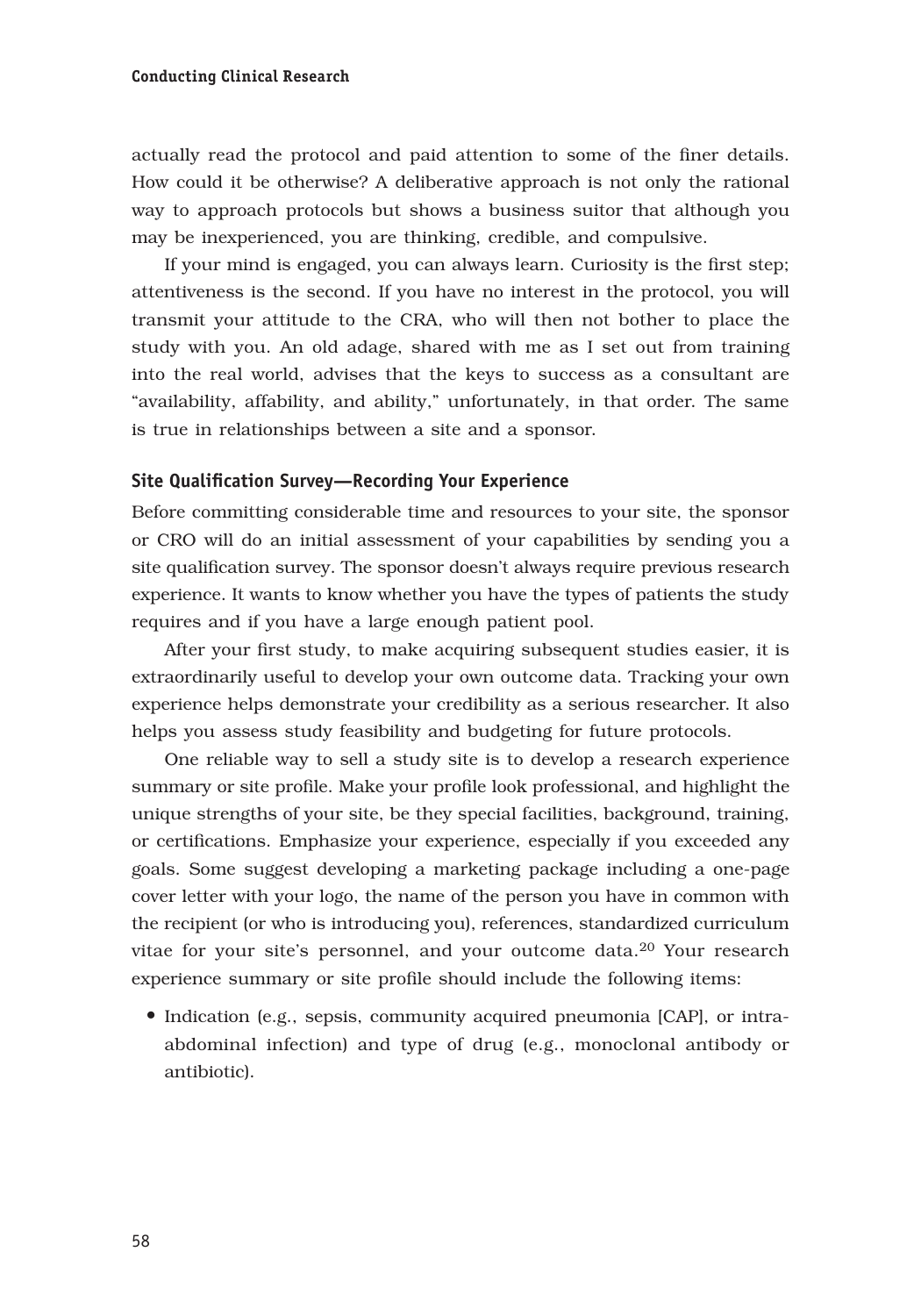- • Screening-to-enrollment ratio, or the number of patients screened for acceptance in the study compared to the number of patients who are then enrolled in the study.
- Number of patients agreed to in the study contract.
- Number of patients actually enrolled per unit time (e.g., one to two patients enrolled per month).
- Evaluability, or the percentage of patients who meet all the inclusion and exclusion criteria and complete all the protocol requirements. If the patients are nonevaluable, they won't be able to support the study drug's claims. If your site has a high percentage of evaluable patients, even if only a small number of patients, then it is a valuable and cost-effective site for the sponsor. If you enroll many patients who are not evaluable, the data are not useful and your site may be viewed as inefficient and unnecessarily costly.

This summary will also be quite helpful to you in answering the next sponsor's site qualification (also called site feasibility) survey. This survey doesn't always require previous research experience. The sponsor wants to know whether you have the types of patients the study requires and if you have a large enough patient pool. It is important that you try to answer the survey accurately. While this form can be a nuisance to complete, doing so will likely gain you entrée to the next stage, the first site visit. (For a sample "Research Experience Summary" and a sample "Site Qualification Survey," visit http://conductingclinicalresearch.com.)

# **Site Qualification Visit, or "Shall We Dance?"**

The site qualification visit is somewhat akin to meeting a blind date. At the beginning, it is a ritual courtship. Monitors will be checking you out. They will review the protocol to assess your interest, level of understanding, and capability, as well as the overall experience of your team. Similarly, they will assess and review your understanding of regulatory requirements and good clinical practices (GCPs). The monitors will also view the general neatness and ambience of your office as a microcosm representing other aspects of your practice.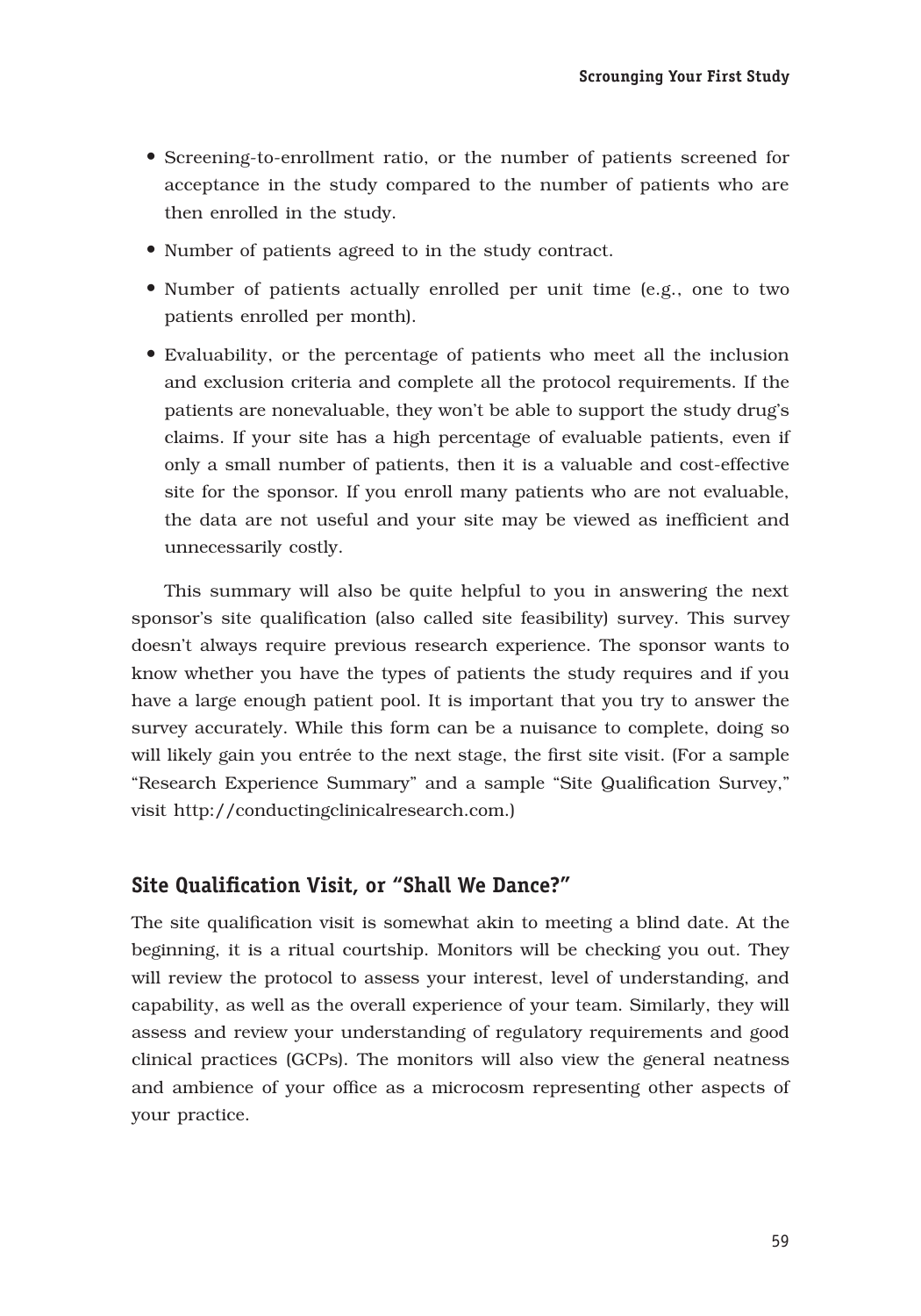Monitors will check whether you have adequate staff to conduct the study and whether you are running competing studies. They will tour the site to evaluate your facilities, such as the lab, radiology, and pharmacy. In particular, they will focus on the security and storage conditions for the investigational med, as well as the pharmacy's capability for managing drug accountability. Often, they will want to meet other members of the study team, such as the lab manager, microbiologist, and study pharmacist, again to assess their level of commitment, enthusiasm, and experience.

The CRA will also be quite interested in seeing what, if any, space you have for him or her during a monitoring visit. It needn't be fancy, but comfortable surroundings are definitely a plus. Monitors, too, like creature comforts—a small but clearly designated workspace, such as a study or dictation carrel, and access to a photocopier, a fax machine, a telephone, coffee, and a bathroom. Many monitors claim to be oblivious to light, so a small niche in the dark recesses of the medical records department or a converted closet will do if need be. On the other hand, an attractive setting (such as our rural site with views of beautiful mountains and almost no traffic or crime) can be an added enticement that may serve to mitigate other inconveniences.

Monitors will assess what kind of patient population you have and whether patients are likely to be compliant. They will ask from where you draw your patient base, how many patients you have with the health problem of interest, and how you have derived your estimates. You might have gathered this information from a computer search of your own or the hospital's medical records, or from data showing your previous enrollment on a protocol for a similar indication. The monitor will review protocol requirements and assess recruitment strategies for your target population, again with an emphasis on compliance with GCP. Protocol requirements will be detailed.

The CRA will request a CV, the equivalent of a pedigree, and licenses for all involved. He or she will also review required regulatory documentation, such as Form FDA 1572. (For a sample "Site Qualification Visit Agenda," visit http://conductingclinicalresearch.com.)

Try to get to know the visitor to sense whether you are an appropriate match so that there will be less chance of "morning-after" regrets for either party. You might guide the CRA or suitor around your hospital personally, rather than delegating the tour to your staff. The time invested here presents a good opportunity for assessing the CRA and the sponsor company's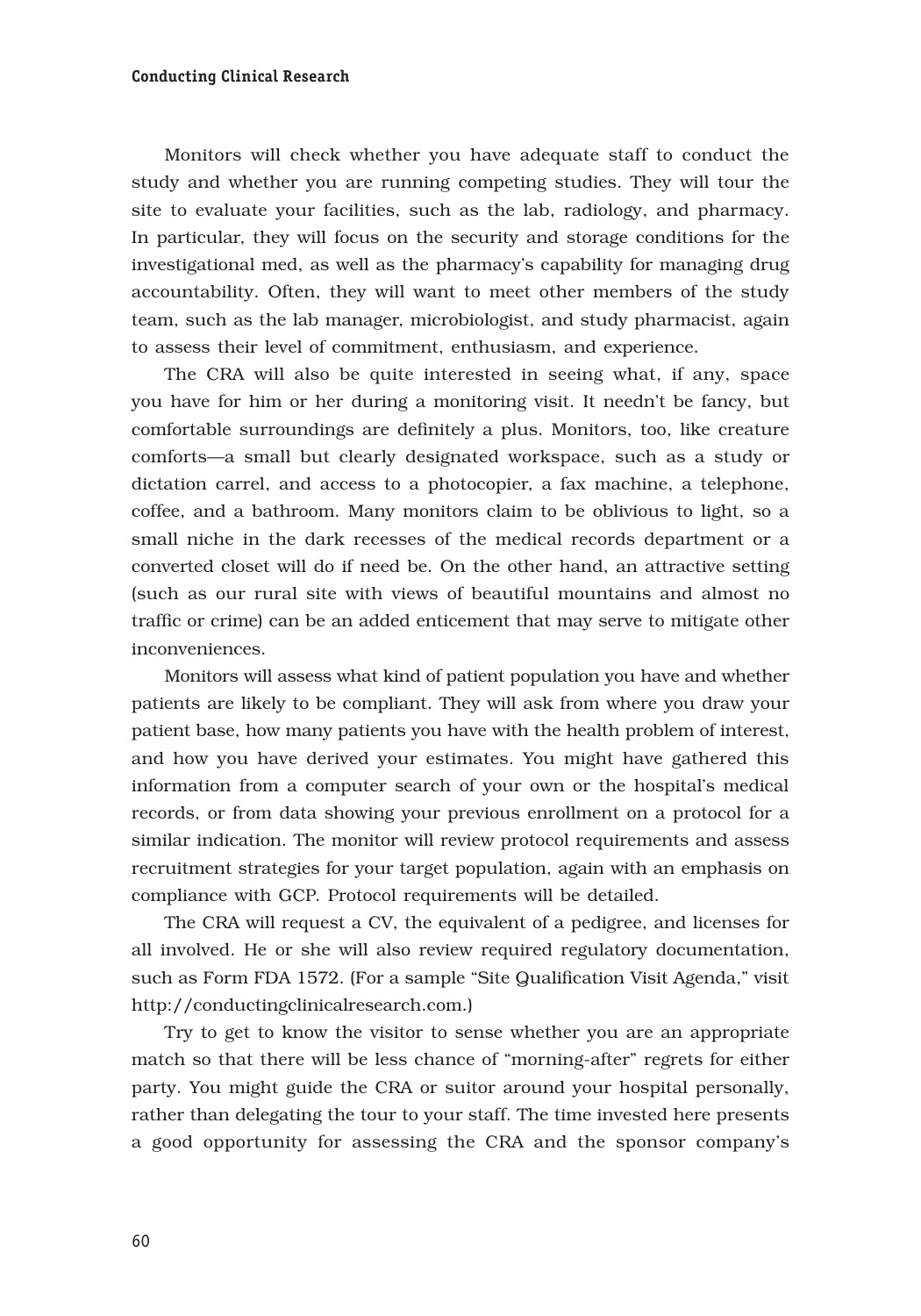projected persona, as well as serving as an opportunity for bonding and for selling your site.

#### **What the CRA or Sponsor Will Be Looking for at Your Site**

To help you prepare for your initial site visit, here is a list of the types of information the CRA or sponsor will be looking for:

- • Evidence that the right patient population exists.
- • Pedigree of the investigator and staff (aka credentials).
- IRB turnaround time or the ability to use a central IRB.
- • Turnaround time for grants and contract negotiation.
- • From where (and how) patients are likely to come: sources may include the investigator's practice, other referrals, advertising, or other sources.
- • Ongoing conflicting or competing studies.
- • Experience level of the PI and the coordinator.
- Attitude: You need to convince the CRA that you really are enthusiastic and committed to doing the study. Otherwise, why should the sponsor bother with your site, since you are unlikely to meet your commitment toward the enrollment goal? Remember, it costs the pharmaceutical company a great deal of money to set up and monitor a site.
- • Willingness to follow GCP guidelines and the sponsor's SOPs (standard operating procedures).
- Contracts and facility letter requirements: who must approve this study?
- • Office organization.
- • Facilities (e.g., lab and x-ray facilities).
- • Ability to use a central reference lab and handle "send-outs," or specimens that need to be shipped to a central reference laboratory, and whether your facility will allow this. Occasionally, hospitals might insist that specimens also be run in duplicate (i.e., one run at the hospital as well as a second sample sent to the reference lab).
- • General atmosphere.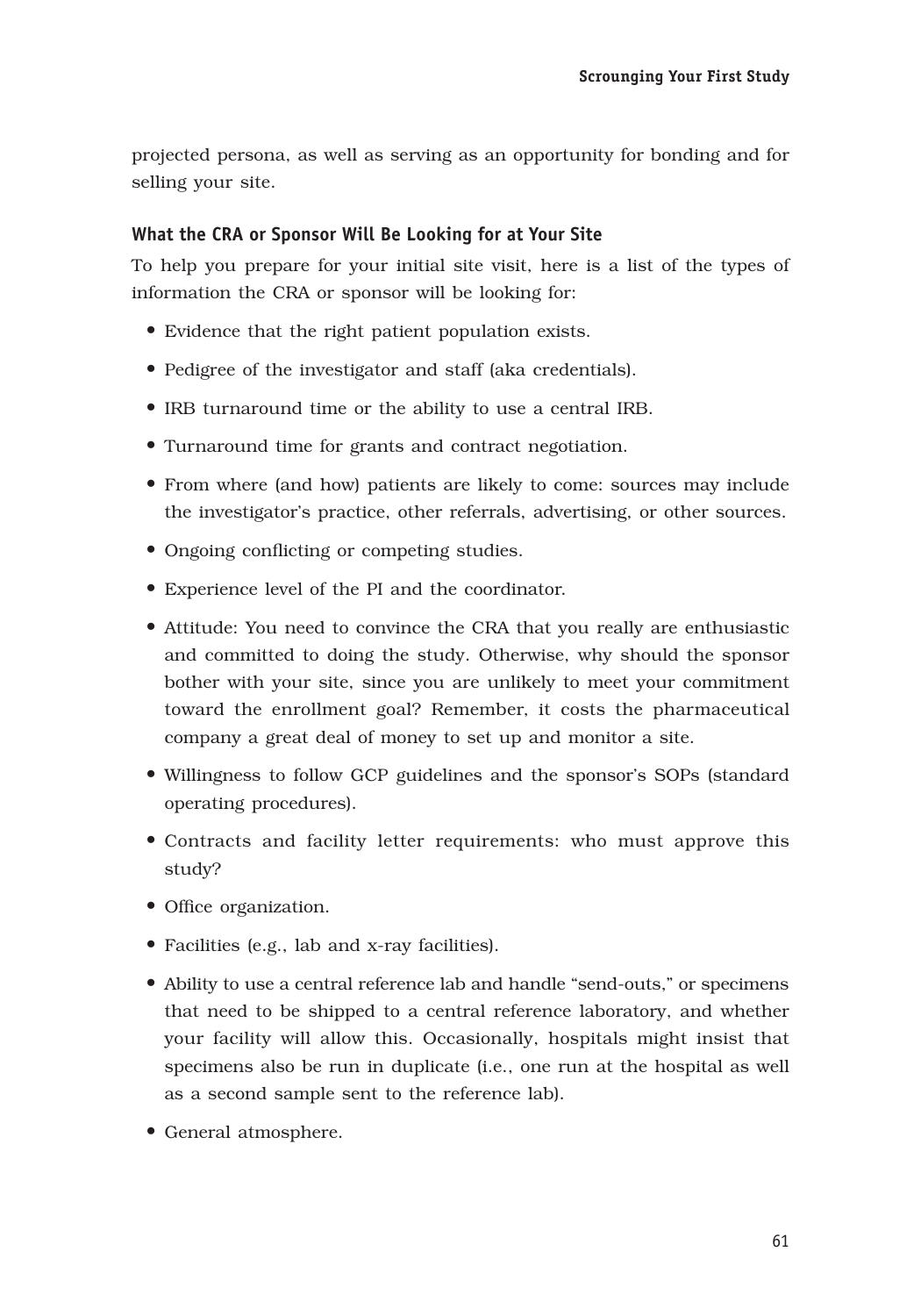• Creature comforts for the CRA: Is there a workspace available? Access to medical records? Necessary equipment and accommodations?

The adage that the keys to success as a physician are availability, affability, and, lastly, ability has been modified for investigators as follows:

#### *Recipe for Site Qualification Visit Success*

*2 cups availability 2 cups affability 1 cup ability 3 cups enthusiasm 2 cups obsessive-compulsiveness and attentiveness to detail Flavor with appropriate amounts of essence of organization,* 

*ambience, and other auras, as desired. Top with a large dose of being genuinely nice and a personal touch.*

We've focused a lot on how you can prepare for qualification visits and try to attract studies to your site. You should also ask yourself how comfortable you will be working with the sponsor and the CRO or sponsor staff that you have met. Consider what information you might still need to decide whether you want to work with them. Are they a good fit stylistically, or have warning signs been raised by their attitude or manners? Do they appear to be responsible and ethical in their approach to the study question and design? And, most importantly, do you want to work on this problem, and with these people, for the next year or more?

# **Do Size and Setting Matter?**

A decade ago, most clinical trials were conducted at universities. By 2000, the academic centers' share had declined from 75 percent to less than 40 percent.21 From 1994 to 2009, the market share of independent, communitybased research sites increased from 37 percent to 76 percent.22 While many would decry the shift from academic to clinical practice settings, this concern is largely unwarranted. The shift reflects the reality of patient care and presents a more real-world view of future experience with the drug under study.23 Many university patients are indigent, with multiple medical problems that have often been neglected for years. This population tends to have more problems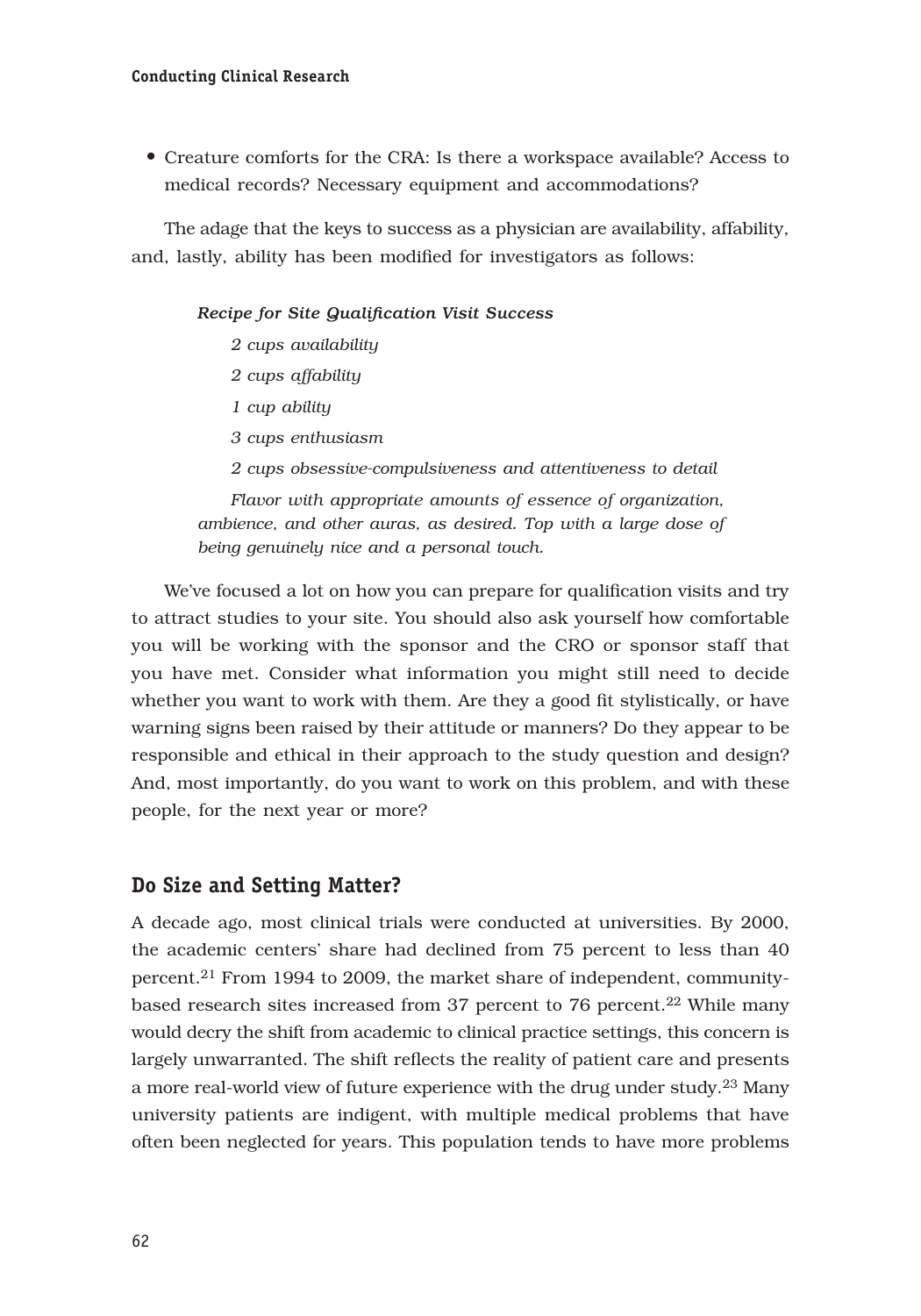with compliance and loss to follow-up, that is, patients fail to return and cannot be reached by telephone or mail. Some of this is related to lower levels of education among these patients and some to inadequate social support. Certainly, huge cultural barriers have reduced trust and compliance in many settings, particularly in cities. Patients drawn from your practice or referred by colleagues are more likely to be compliant and to complete a study than are patients with whom you have no underlying stable relationship. I strongly believe that the type of patient seen in many community practices provides a more accurate portrayal of future drug use and experience than do inner city populations.

Community clinicians are often disparaged by academicians as "LMDs" (local medical doctors). But the quality of trial data is in large part determined by the quality of the protocol and is independent of the site where the patients are accrued. Prominent academicians are often too far removed from actual patient care. Keep in mind, too, that for most phase 3 protocols, a typical rate of expected patient accrual might be one or two patients per month. It makes sense for the sponsors to maintain wide networks of sites, similar to the way idle computer power is harnessed through decentralized Internet webs. So the two types of settings—academic centers and community-based practices—may well serve to complement each other. **KEY POINT** The main

ingredients for scrounging a study are the leading characters at the site, the PI and the coordinator. Remember a good coordinator is a rare find. Treasure him or her.

Enthusiastically promoting your site, especially if you are new or rural, is critical to landing a study. When selling a small site in competition with a name brand university, you can outline the advantages of being small and rural as follows:

- Community and private practice advantages:
	- • Probably greater accessibility and convenience for patients, factors that encourage treatment compliance, study retention, and follow-up.
	- Small-town, down-home, personal atmosphere.
	- Personal treatment, attention, and even pampering for both the study participants and the visiting CRAs.
	- • Consistency of evaluations due to fewer people making assessments.
	- Compliant patients, known to the individual investigator and rarely lost to follow-up. This is a significant advantage and should be emphasized.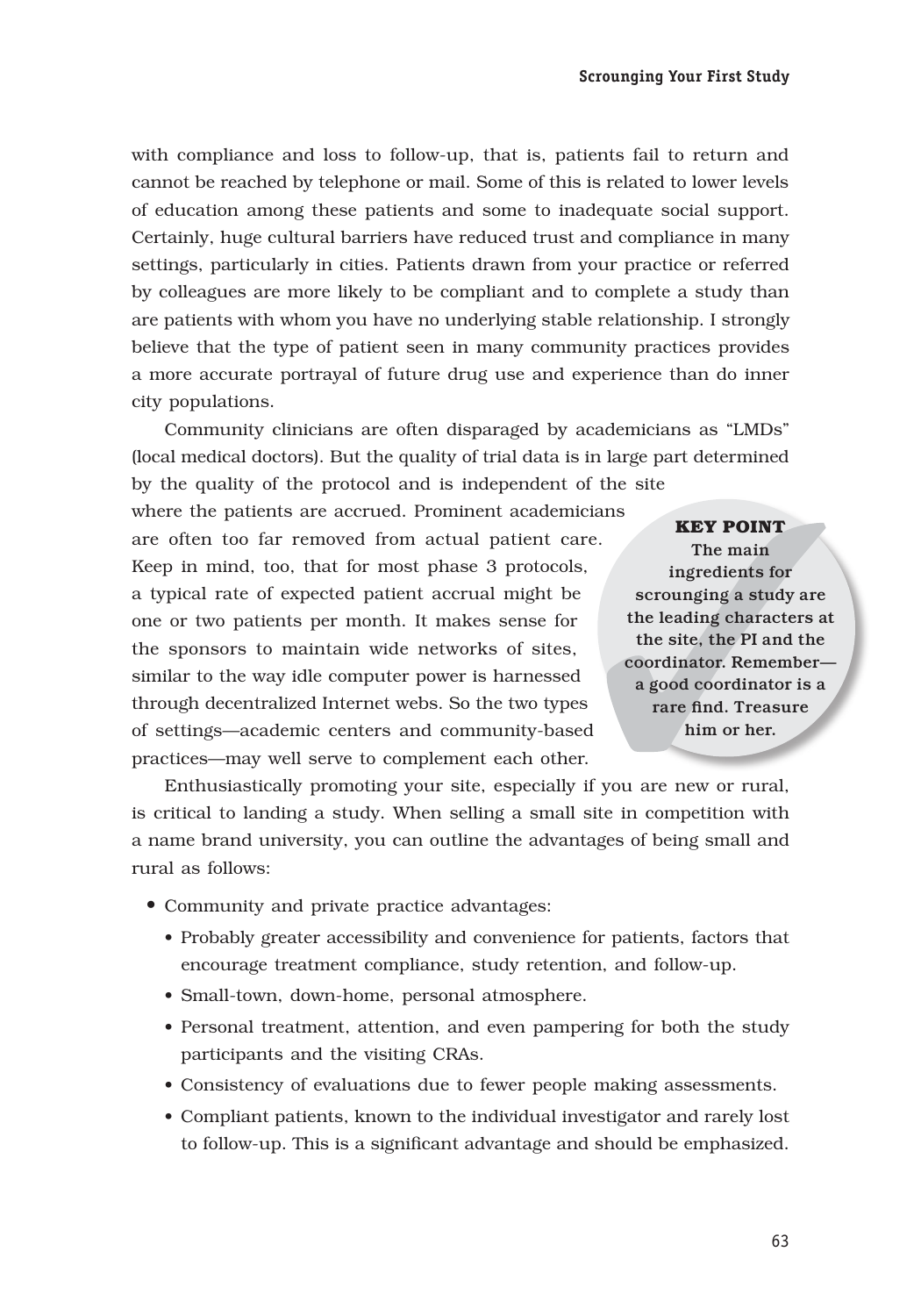#### **View from the Trenches**

**I offer an unparalleled consistency because, with rare exceptions, I do all the study visits myself. (These are visits required by the protocol, where specific protocolrelated examinations and testing are done.) The house staff does not change from day to day; one individual can more readily notice and assess subtle changes in patients.** 

If investigators draw patients from their own practices, they can be good judges of the patients' likely compliance and retention in the study. Also, investigators are trusted and respected by their patients and can thus further influence patients' compliance.

- Think of your own site's advantages or unique attributes and add them to this list.
- Major university's advantages:
	- Name recognition.
	- • Aura of academia.
	- Larger pool of available subjects.
	- • Generally more convenient and readily accessible for monitoring.
- Community and private practice site disadvantages:
	- Lack of panache.
	- • Smaller pool of available volunteers.
	- • Possibly greater inconvenience and expense for the sponsor to conduct site visits.
- Major university's disadvantages:
	- • Cumbersome bureaucratic administration.
	- Poor maneuverability and responsiveness. The university may have a slower response to change due to its larger size and numerous layers of people to deal with (e.g., a large, lumbering elephant versus a speedy, agile mouse).
	- Slow IRB and legal reviews.
	- • High fixed costs.
	- Attitude of entitlement.
	- • Disdain for clinical research as opposed to pure bench work in "real," or basic, science.